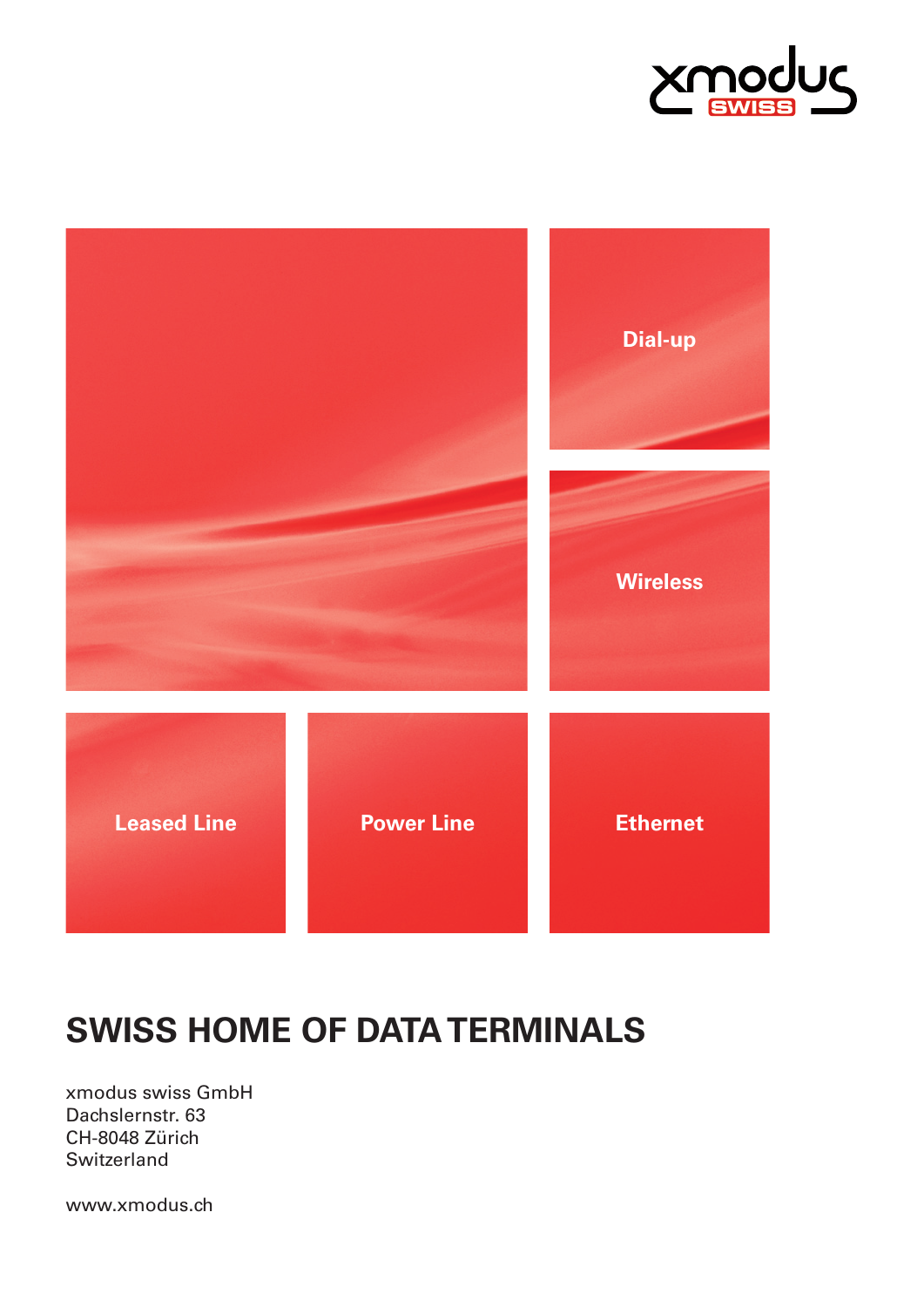

## **Modular Data Terminal Solutions...**

XMODUS SWISS GmbH is a successfully established Swiss company specializing in state-of-the-art and customer specific datacommunication solutions. Xmodus' professional execution extends from development onto production to sales entirely based in Switzerland. Providing a powerful portfolio of embedded and standalone data terminals, you can safely rely on our expertise to realize your GSM, ISDN, Analog, Ethernet and PLC communication projects.

|  | <b>New!</b> | The XM1600S series of industrial terminals are designed<br>specially for the needs of the automation market. They<br>provide DIN rail mounting for use in space-sensitive<br>control cabinets. Universal connectivity is supported with<br>RS232 and RS485 interfaces, including Modbus/RTU.<br>Flexible power input from 6-32VDC. |                                                                                                                                                                                  |
|--|-------------|------------------------------------------------------------------------------------------------------------------------------------------------------------------------------------------------------------------------------------------------------------------------------------------------------------------------------------|----------------------------------------------------------------------------------------------------------------------------------------------------------------------------------|
|  | <b>GSM</b>  | <b>XM1610S</b>                                                                                                                                                                                                                                                                                                                     | GSM/GPRS terminal with quadband<br>engine and EDGE. Advanced connecti-<br>vity with RS232 and RS485 interfaces.<br>SMA antenna interface.                                        |
|  | <b>PSTN</b> | <b>XM1620S</b>                                                                                                                                                                                                                                                                                                                     | V.92 56K analog modem with advanced<br>features. Advanced connectivity with<br>RS232 and RS485 interfaces.                                                                       |
|  | <b>ISDN</b> | <b>XM1640S</b>                                                                                                                                                                                                                                                                                                                     | ISDN terminal adapter with advanced<br>features. RS232 and RS485 interfaces.<br>All common B-channel protocols are<br>supported.                                                 |
|  | <b>ETH</b>  | <b>XM1630S</b>                                                                                                                                                                                                                                                                                                                     | Ethernet COM server with RS232 and<br>RS485 interface. Simple Ethernet to<br>COM port bridge. Embedded web<br>server for configuration.                                          |
|  | <b>PLC</b>  | <b>XM1680S</b>                                                                                                                                                                                                                                                                                                                     | Power line terminal adapter with<br>advanced features. RS232 and RS485<br>interface supported. HomePlug CC<br>ready. DLL (data link layer) protocol<br>stack. Available Q4 2010. |

## **Industrial Terminals**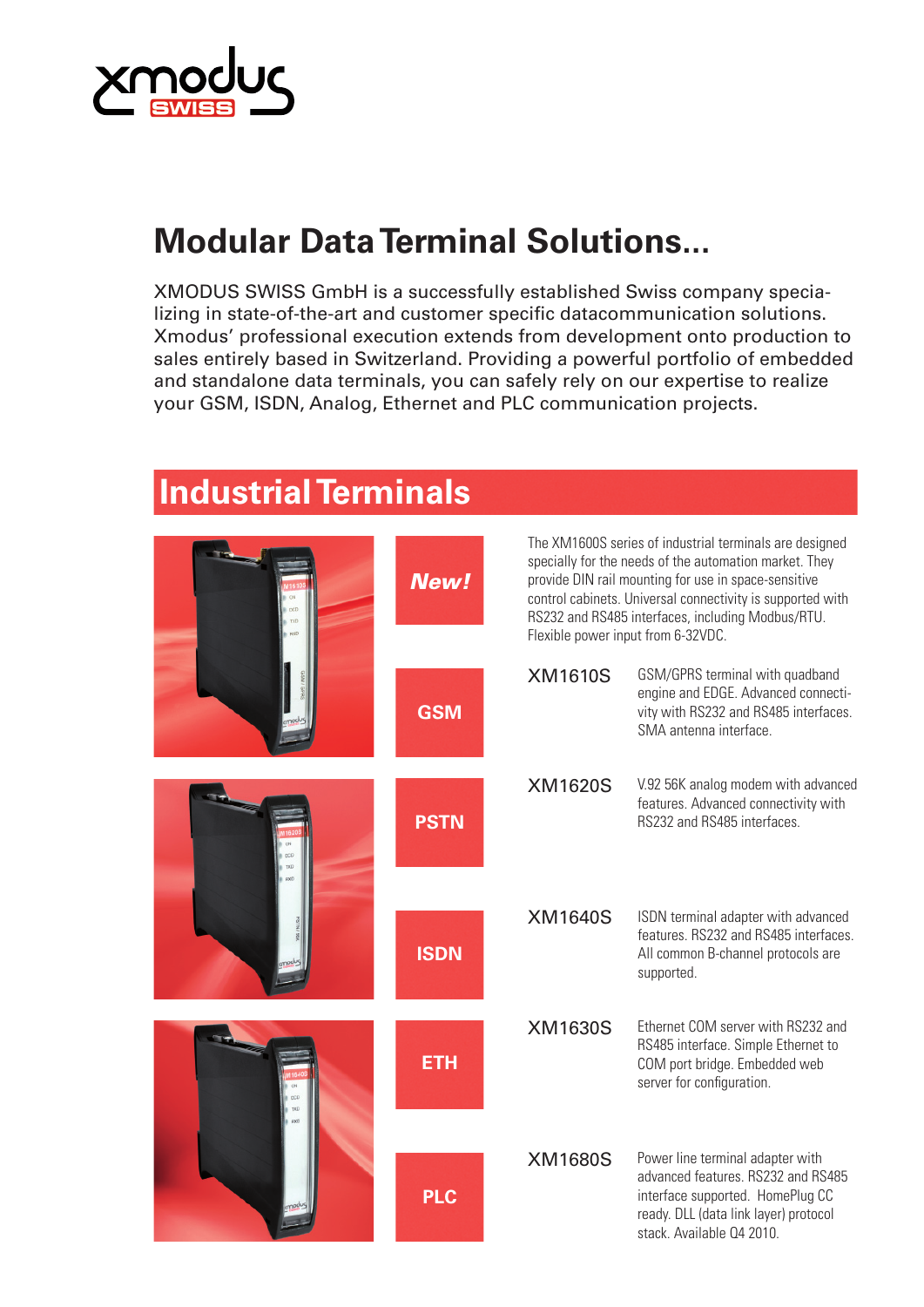## **Socket Modems**



**GSM**

| <b>XM7000S</b> | GSM/GPRS socket modem with quad-<br>band engine and low price. |
|----------------|----------------------------------------------------------------|
| AL7024S        | GSM/GPRS socket modem with TCP/IP<br>and SSL protocol stack.   |
| AL7024E        | GSM/GPRS socket modem with EDGE<br>and TCP/IP protocol stack.  |

|      |             | AL2094S        | V.92 analog data modem with the<br>small DIL-40 form factor.                                                                                                                                                                                  |
|------|-------------|----------------|-----------------------------------------------------------------------------------------------------------------------------------------------------------------------------------------------------------------------------------------------|
|      | <b>PSTN</b> | AL3094S        | V.92 analog data/fax/voice modem<br>based on Conexant chip set.                                                                                                                                                                               |
|      |             | AL4094S        | V.92 analog data/fax/voice modem<br>with speakerphone.                                                                                                                                                                                        |
|      |             | <b>AL4200S</b> | V.92 analog data/fax/voice modem<br>with speakerphone and hook relay<br>interface. 2-wire leased line mode<br>supported. Based on Agere chip set.                                                                                             |
|      | <b>ISDN</b> | AL5068S        | ISDN socket modem for the European<br>market (DSS1 protocol). All com-<br>mon B-channel protocols are sup-<br>ported including HDLC and PPP.                                                                                                  |
|      | <b>LAN</b>  | AL6000S        | Ethernet (LAN) socket modem works as<br>a COM server. Provides a simple Ether-<br>net to UART bridge. With embedded<br>web server for configuation.                                                                                           |
| New! | <b>PLC</b>  | <b>XM9000S</b> | This is a power line modem which<br>supports Cenelec A/B, ARIB and FCC<br>bands. With integrated DLL (data link<br>layer) protocol stack and HomePlug CC<br>(Command & Control) support. Based<br>on Yitran technology.<br>Available 04 2010! |
|      |             |                |                                                                                                                                                                                                                                               |